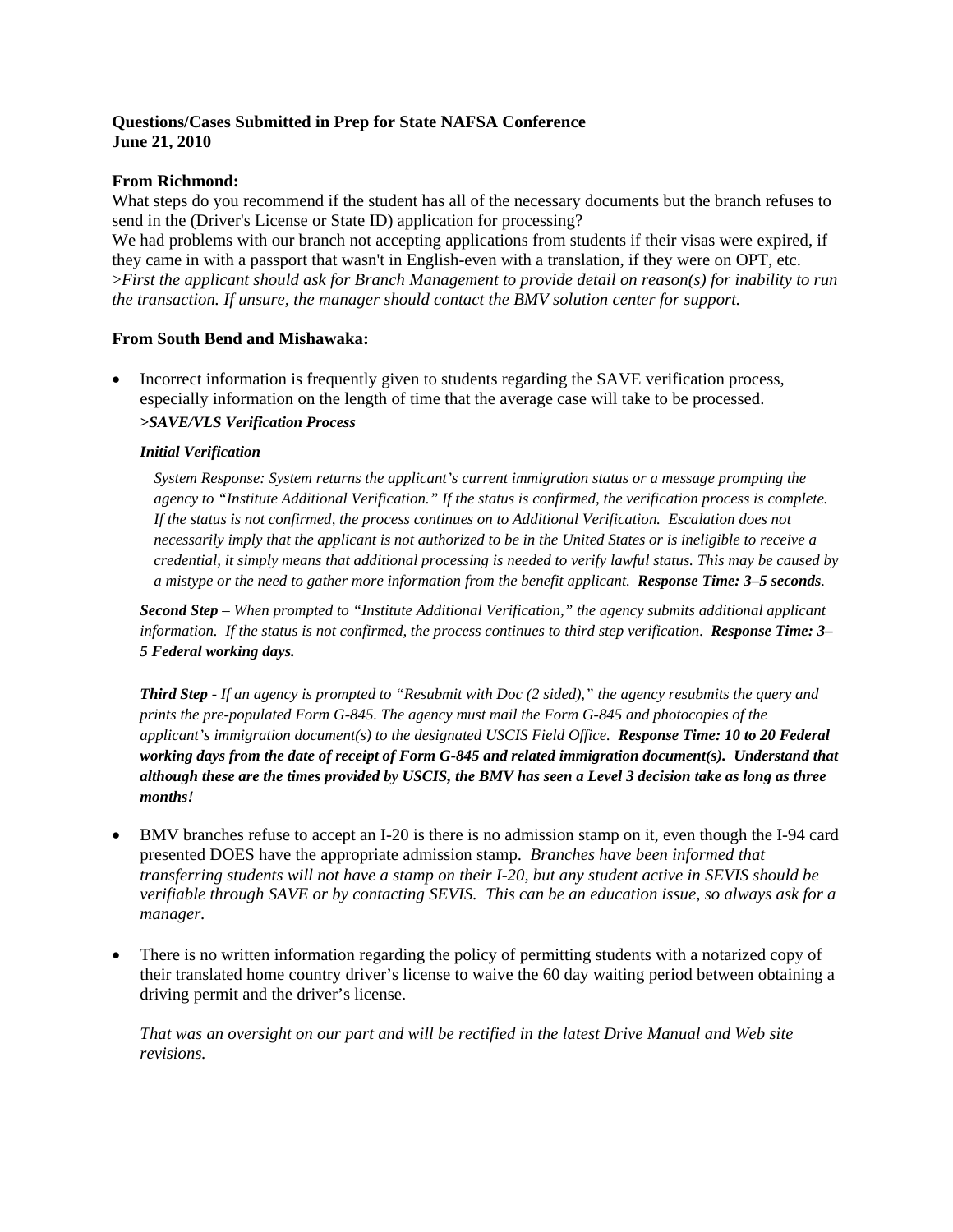- If a student does not have a "SEVIS-Active" record, the BMV is unable to verify their lawful presence in SAVE. We've seen this adversely affect students in two types of situations. *An F–1 student may be admitted for a period up to 30 days before the indicated report date or program start date listed on Form I–20. A student will not verify in SAVE without a school registering the Form I-20 in SEVIS.* 
	- 1. Students who are transferring between institutions. These students have completed one degree program and are transferring to another institution to begin a new program of study within five months. Even though they are lawfully present in the US, SAVE is returning information that indicates otherwise, thus students are unable to renew or apply for a driver's license.

*Currently the BMV is unable to verify lawful status through SAVE even with escalation. We are working with our attorneys and USCIS to agree on an acceptable method of verification or their acceptance of us simply citing CFR214.2 in the customer's record.* 

*2.* Students who are changing levels. These students have completed one degree program and will begin another degree program at our institution within five months. This has resulted in a new SEVIS profile, with the same SEVIS number that is in "Initial" status. Students are unable to obtain or renew a driver's license until we have changed them to "SEVIS-Active." We do not make this change until they begin their new program of study, typically in the fall. For students who graduate in the spring and begin this new program in the fall, they are unable to obtain or renew a driver's license in the summer, even though they are lawfully present in the U.S.

*Same as number 1 response above.* 

SAVE miss-matches for student names

We've had several instances where the BMV has told the student they are not in SAVE. These miss-matches seemed to result from illegible handwriting on I-94 cards or the use of a hyphen. *In accordance with Federal and State laws the BMV uses the applicant's name as it appears on their identity document (usually the Passport or US Visa in the case of students)to assign to their BMV record. When submitting the applicant's name through SAVE for lawful status verification, the name comes from the I-94 if one is presented. Branches should understand that these names may differ since more often than not applicants fail to enter their legal name when completing the I-94.* 

Scholar and Employee Issues:

• Scholars and Employees who's H1B extension request is pending with USCIS.

 Essentially, our scholars and employees are having issues renewing their driver's licenses when their existing status (H-1B) has expired but a request for extension of that status is pending with USCIS. They have a receipt notice evidencing the filing of the extension request and can work for up to 240 days with the receipt notice but they are unable to renew their driver's license without a valid I-94 card (which they don't have since the extension request is still pending). This is a real problem and is causing all of these people to have to either not have a license for an extended time (until the extension is approved and a new I-94 card is received from USCIS) or, in most cases, they are having to cough up the additional \$1,000 to premium process their H extension so that they have the new I-94 card and H extension by the time their existing I-94 card ends. If they can use the receipt notice for continued employment, it seems that they should be able to use it to renew their driver's license.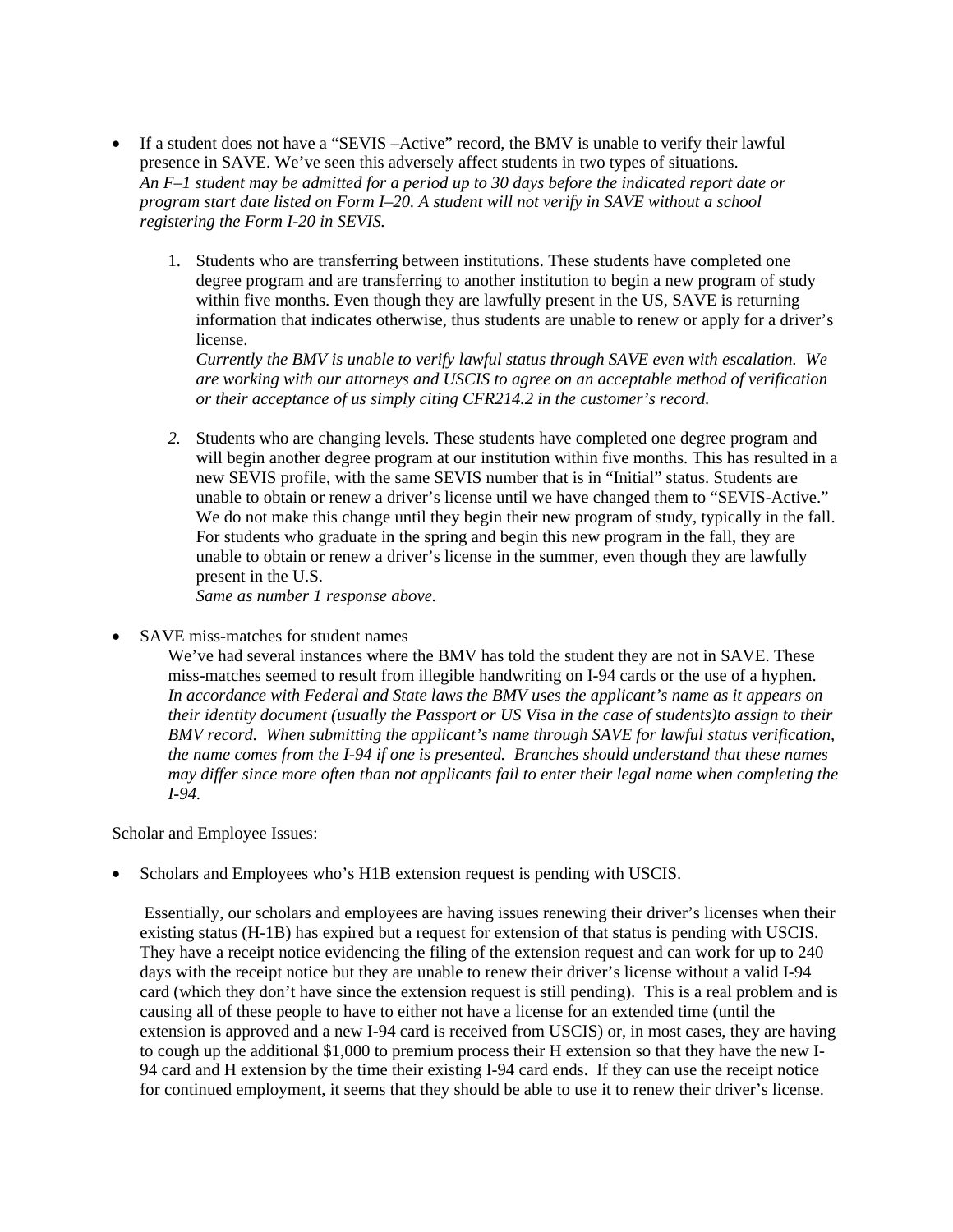*This should not be an issue as the BMV accepts pending changes in status or information (usually on an I-797) as long as the submission was timely to DHS (prior to expiration of status) and it is not denied when we check SAVE. In these situations, the BMV issues credentials which are valid for one year from the transaction date.* 

#### **From Bloomington:**

There is confusion about the requirement that a student have an SSN or a letter stating they can't get an SSN. The letter provided by SSN is not worded to the Branch's satisfaction. We've worked it out in Bloomington (with Steve's help!), but others may be experiencing that problem as well. *This has been an ongoing matter for years. Depending on the version of the letter issued by the SSA office visited or experience level of the BMV branch service rep you work with. Our training is clear as is our agreement with SSA but this occurs from time to time. The BMV has an agreement with SSA to accept the system generated* 

Pending documents – change of status, OPT requested, pending PR are not accepted. The BMV insists on clear indicators that the DHS has taken action, and cannot cope with pending statuses, even though the student/scholar is currently in status per the DSO/RO.

*This should not be an issue as the BMV accepts pending changes in status or information (usually on an I-797) as long as the submission was timely to DHS (prior to expiration of status) and it is not denied when we check SAVE. In these situations, the BMV issues credentials which are valid for one year from the transaction date.* 

Visa Names – we have had many students with name issues – no first or no last name, or documents not matching. Every document may have an element of the same name, same picture, and same date of birth – so we know they are the same person. The branch and the state are currently insisting that all names match the visa. The visa is only issued in a person's home country, so corrections to it are the MOST difficult to change. We rely on the passport when producing documents. Can the BMV please, please, please reconsider using the visa as the definitive document?

*This is an education issue with our branches. Everything will not always match but the name we use for identity is first the Visa and second the Passport.* 

SAVE database inaccuracies. We get several (20?) students per semester who are referred back to our office because their status cannot be verified in the SAVE database, and we are instructed to contact DHS. The student records are fine in SEVIS, and according to our records. There is very little we can do, and I'm sure the Help Desk doesn't want all these calls. Can we discuss changing the wording of letter? We already ask students to wait 3 weeks before applying for a driver's license, to give SAVE a chance to catch up.

*Currently the BMV is unable to verify lawful status through SAVE even with escalation. We are working with our attorneys and USCIS to agree on an acceptable method of verification or their acceptance of us simply citing CFR214.2 in the customer's record.* 

Driver's License Translations: The process that a student has to follow to get a translation of his/her home country driver's license is cumbersome. If they want to use university resources, they must get a professional staff or faculty member to translate (or approve the translation) and then that person must obtain further certification from someone in the same department that they are qualified to provide the translation. The second step seems superfluous. We have also tried using the list of BMV-approved translators, but it doesn't cover enough languages, and is not current (numbers disconnected, etc.). We have explored many different ways to assist our students with this issue and are currently trying to convince IU grad students or professors to apply for BMV certification. Is the BMV open to simplifying the translation process?